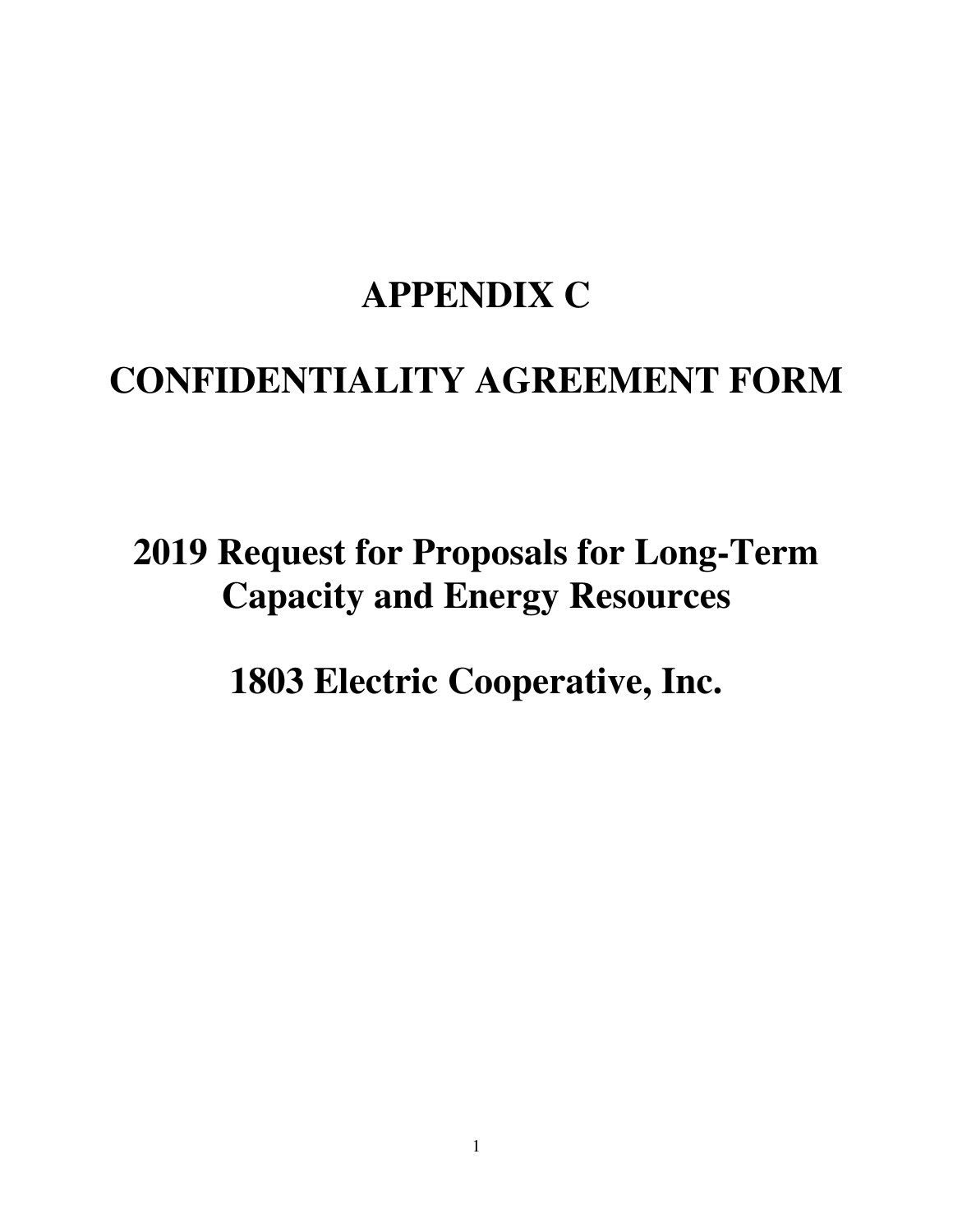#### **BEFORE THE**

## **LOUISIANA PUBLIC SERVICE COMMISSION**

**1803 ELECTRIC COOPERATIVE, INC.) INFORMATIONAL FILING ) DOCKET NO. X-35283 CONTAINING 2019 LONG TERM ) REQUEST FOR PROPOSALS FOR ) CAPACITY AND ENERGY )** 

#### **CONFIDENTIALITY AGREEMENT**

**THIS CONFIDENTIALITY AGREEMENT**, effective as of the date ("Effective Date") of the signatures below (this "Agreement"), is entered into by and between 1803 Electric Cooperative, Inc., a Louisiana electric cooperative corporation ("1803"), and ("Bidder"). 1803 and Bidder are each sometimes referred to individually as a "'Party" and collectively, as the "Parties."

**WHEREAS**, 1803 has issued the 2019 Request for Proposals for Long-Term Capacity and Energy Resources (the "RFP") for 1803, to meet the power supply requirements of 1803's member cooperatives, specifically Beauregard Electric Cooperative, Inc.; Claiborne Electric Cooperative, Inc.; Northeast Louisiana Power Cooperative, Inc.; South Louisiana Electric Cooperative Association; and Washington-St. Tammany Electric Cooperative, Inc. (collectively the "Member Cooperatives"), beyond their current full-requirements wholesale power supply contracts;

**WHEREAS**, in connection with the RFP, the Parties and/or their respective Affiliates may disclose to one another information that is confidential and proprietary and may enter into a transaction with each other (the "Possible Transaction"), subject to the terms and restrictions provided herein;

**WHEREAS**, each Party wishes to maintain the confidentiality of such information and, further, does not intend to waive any of its rights thereto;

**WHEREAS**, as a condition to furnishing such information, each Party requires that such information be accorded confidential treatment in accordance with and subject to the provisions of this Agreement;

**NOW, THEREFORE,** in consideration of the mutual covenants and promises contained herein and other good and valuable consideration, the receipt and adequacy of which are hereby acknowledged, the Parties agree as follows:

1. "Confidential Information" shall mean any and all technical, financial, operational, business, or other non-public information, including, without limitation, data, documents, materials, studies, projections, contract proposals, processes, drawings, plans, specifications, operating procedures, correspondence, formulae, programs, analyses, and studies, whether in written or electronic form, whether communicated in writing, verbally, or otherwise, that a Party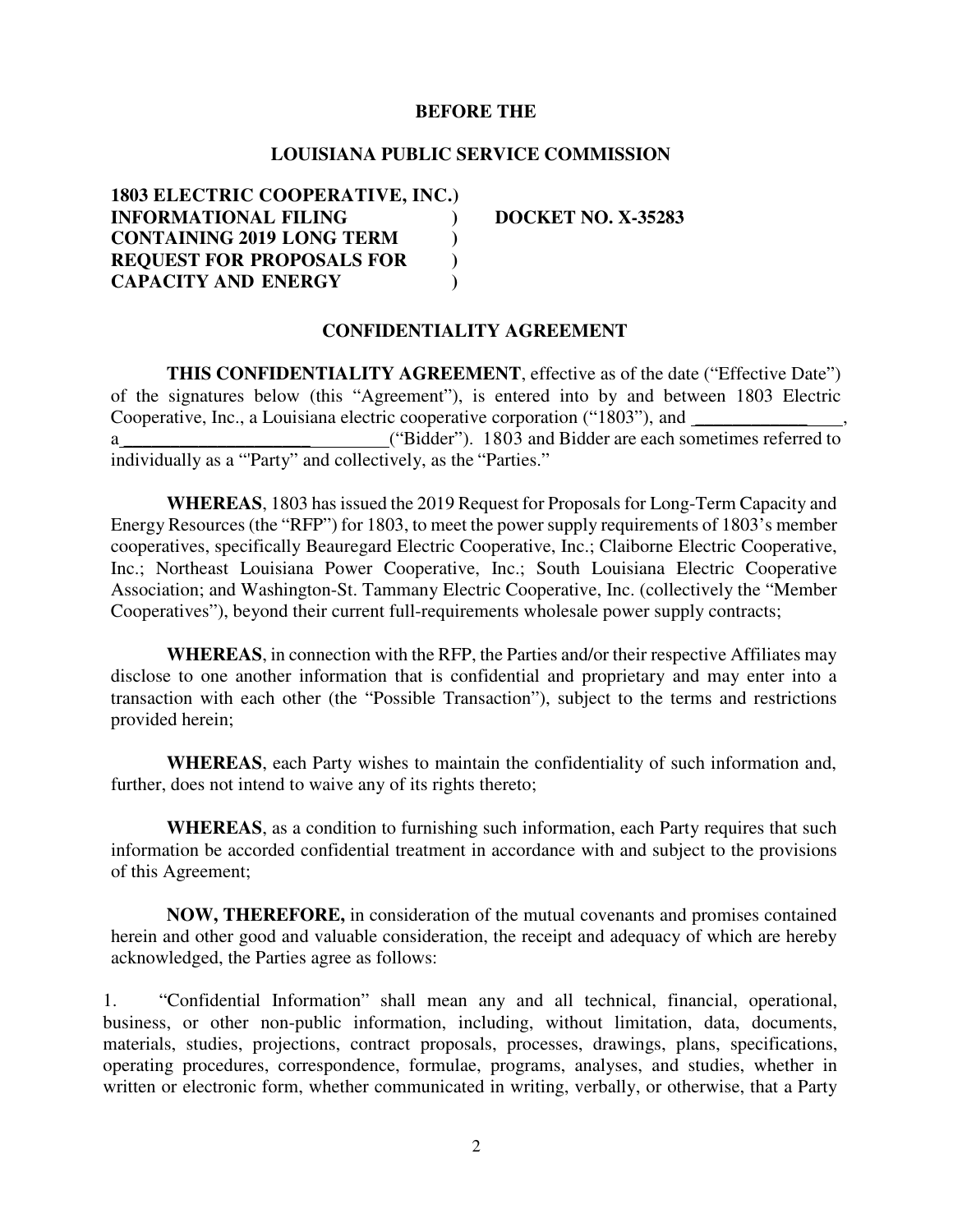(the "Disclosing Party") discloses to the other Party (the "Receiving Party") or to any of the Receiving Party's Representatives (as defined below), including, without limitation, all notes, observations, analyses, interpretations, compilations, studies, surveys, inspections, or evaluations made by or for the Receiving Party or any of its Representatives that contain, reflect, or are based upon, in whole or in part, any of such data or information. Documents so classified by the Disclosing Party shall bear the designation "Confidential Information." The term "Highly Sensitive Protected Material" is a subset of Confidential Information that refers to material that the Disclosing Party claims is of such a highly sensitive nature that making copies of such material or providing unrestricted access to such material to the Receiving Party or its Representatives would expose the Disclosing Party, or a person or entity to which the Disclosing Party owes a duty to protect the confidentiality of such materials, to an unreasonable risk of harm. Documents so classified by the Disclosing Party shall bear the designation "Highly Sensitive Protected Material." For purposes of the RFP and evaluations conducted therein, Bidders in the RFP may label their bid proposals and pricing as Confidential Information; however, Bidder may also request that their proposals and pricing be designated by 1803 and treated as Highly Sensitive Protected Materials to the extent produced for review by parties in any subsequent Louisiana Public Service Commission ("LPSC") or other proceedings seeking regulatory approval of proposals selected from the RFP. Further, to the extent not in violation with other laws and regulations, including but not limited to antitrust and unfair trade practices laws, Bidders are not required to maintain their bids and pricing as Confidential Information during the RFP process as they may choose in their sole discretion, provided they shall maintain any and all Confidential Information of 1803 as confidential pursuant to the Confidentiality Agreement.

2. Each Party agrees to hold Confidential Information of the other Party in confidence and not to disclose any part of such Confidential Information to any Person, except in accordance with this Agreement (including, without limitation, pursuant to 1803's disclosure rights set forth in Section 5 below), without the prior written approval of the Disclosing Party. Each Party further agrees to use the other Party's Confidential Information only for the purposes of the RFP and for no other purpose. Bidder's Confidential Information may be disclosed by 1803 only to 1803's or the Member Cooperatives' directors, officers, employees, representatives, attorneys, agents, consultants, or advisors, including but not limited to Alliance for Cooperative Energy Services Power Marketing LLC (ACES"), (collectively, "1803 Representatives"), and any member of any interested regulatory agency and staff, including but not limited to LPSC Commissioners and Staff, including outside consultants and counsel engaged by the LPSC for this RFP and any subsequent certification, who may need to know the Confidential Information for the purposes contemplated by this Agreement and who will be advised by 1803 of this Agreement; provided, however, that 1803 will satisfy itself that the 1803 Representatives will act in accordance herewith. 1803 shall be responsible for any breach of this Agreement by any of the 1803 Representatives. 1803's Confidential Information may be disclosed by Bidder only to Bidder's or Bidder's Affiliates' directors, officers, employees, representatives, attorneys, agents, consultants, or advisors (the "Bidder Representatives") who need to know the Confidential Information for the purposes contemplated by this Agreement and who will be advised by Bidder of this Agreement; provided, however, that Bidder will satisfy itself that the Bidder's Representatives will act in accordance herewith. Bidder shall be responsible for any breach of this Agreement by any of the Bidder's Representatives. The 1803 Representatives and the Bidder's Representatives may hereinafter sometimes be referred to as the "Representatives" of the respective Parties (by way of example only, the 1803 Representatives may be referred to as "the Representatives of the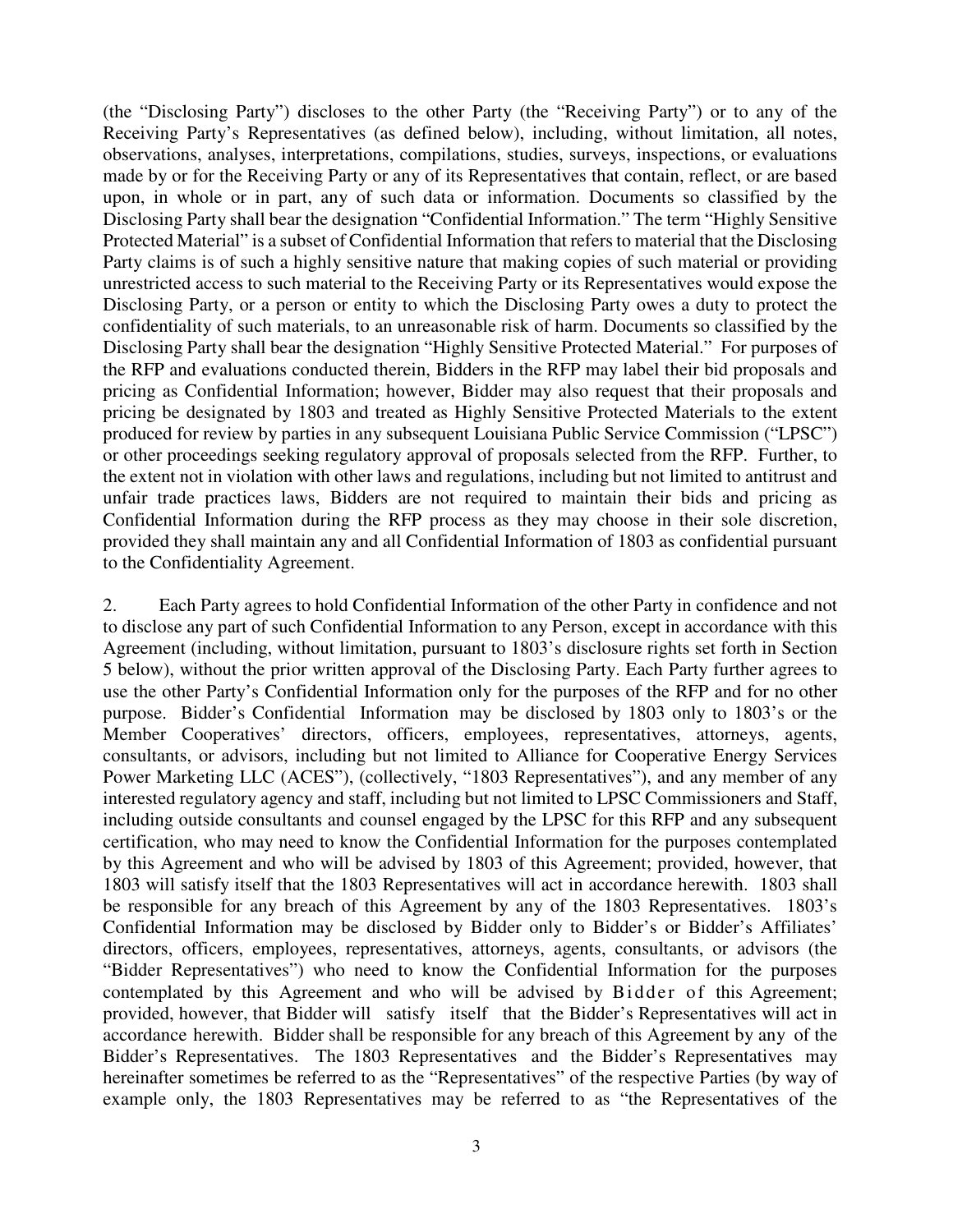Disclosing Party" when 1803 is the Disclosing Party). All such 1803 Representatives and Bidder Representatives shall be informed of the Confidential Information and the obligations to under this Agreement and shall sign the Non-Disclosure Certificate acknowledging this understanding. Outside consultants, agents, and advisors of 1803, 1803's Member Cooperatives, or any Bidder shall not share Confidential Information received from a Disclosing Party with any Affiliate of the outside consultant, agent, or advisor without the advance written approval of the Disclosing Party.

3. In addition to the protections provided for herein for Confidential Information, Confidential Information that also has been designated as Highly Sensitive Protected Material shall be subject to the following protections. First, the Highly Sensitive Protected Material will be accorded by the Receiving Party the highest level of protection that is reasonably possible in order to preserve the confidentiality of this material. Second, only one copy of Highly Sensitive Protected Material will be provided to the Receiving Party, and the Receiving Party shall not be permitted to make any additional copies of such Highly Sensitive Protected Material, or any part of the Highly Sensitive Protected Material, without the prior written consent of the Disclosing Party. Third, the Receiving Party agrees that Highly Sensitive Protected Material shall be made available only for review by approved Representatives of the Receiving Party, which Representatives must be approved by the Disclosing Party, applying its sole and absolute discretion, before Highly Sensitive Protected Material may be provided to the proposed Representative.

4. The confidentiality obligations of this Agreement shall not apply to information disclosed in connection with this Agreement that: (i) is or becomes publicly known other than through a breach of the provisions of this Agreement or other confidentiality or other legal or fiduciary obligation by the Receiving Party or any of its Representatives; (ii) is already known to the Receiving Party at the time of disclosure, provided the source of such information was not known by the Receiving Party to be bound by a confidentiality agreement with or other legal or fiduciary obligation of confidentiality owed to the Disclosing Party or any of its Affiliates; (iii) is lawfully received by the Receiving Party from a source other than the Disclosing Party or its Representatives without, to the Receiving Party's knowledge, breach of any confidentiality agreement with or other legal or fiduciary obligation of confidentiality owed to the Disclosing Party or any of its Affiliates by such source; (iv) is independently developed by the Receiving Party without use, directly or indirectly, of Confidential Information received from the Disclosing Party or any of its Representatives; or (v) is authorized in writing by the Disclosing Party to be released from the confidentiality obligations of this Agreement.

5. All Confidential Information may be subject to review by one or more of the regulatory authorities having jurisdiction over 1803 and the Member Cooperatives or the Possible Transaction or by the staff(s) thereof, and may be subject to formal or informal discovery by each such authority or staff or other parties. In addition, all Confidential Information may be subject to review by a district or appellate court in a proceeding involving 1803 or the Member Cooperatives. Bidder agrees that, notwithstanding anything herein to the contrary, 1803 or the Member Cooperatives may, without notice to Bidder, use and disclose Confidential Information in testimony, evidence, applications, pleadings, in response to formal or informal discovery in any proceeding, or otherwise in any proceeding or non-public communication or discussion seeking or relating to approval or review by any such regulatory authority of the Possible Transaction or any other regulatory proceeding or proceeding before a district or appellate court to which the Possible Transaction or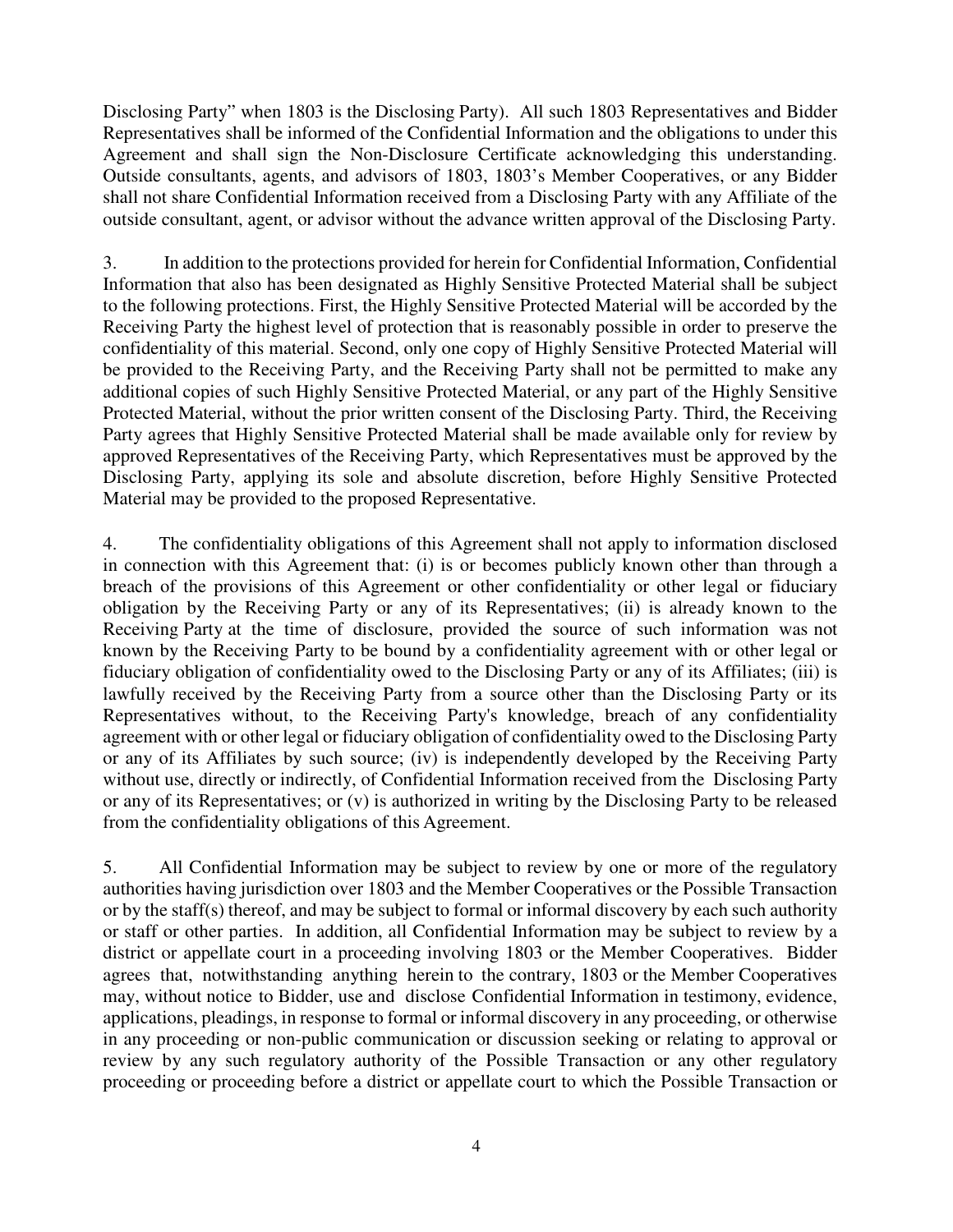such Confidential Information may be relevant, and in any such case, 1803 will make reasonable efforts to obtain confidential treatment for Confidential Information disclosed to it or its Representatives. In addition, if the Receiving Party becomes legally compelled (by oral questions, interrogatories, request for information or documents, subpoena, civil investigative demand, or similar process) to disclose any Confidential Information of the Disclosing Party, the Receiving Party will provide the Disclosing Party with prompt written notice thereof, if permitted by law, so the Disclosing Party may seek a protective order or other appropriate remedy and/or waive compliance with the provisions of this Agreement. In the event such protective order or other remedy is not obtained reasonably in advance of the time the Receiving Party is required to disclose such Confidential Information, the Receiving Party will disclose, except to the extent the Disclosing Party shall have waived compliance with the provisions of this Agreement, only that Confidential Information of the Disclosing Party the disclosure of which is compelled and will make reasonable efforts to obtain confidential treatment for such Confidential Information so disclosed (and may disclose such information in accordance with this Section 5 without liability hereunder).

6. While this Agreement remains in effect, the Receiving Party, upon the Disclosing Party's written request, shall return to the Disclosing Party as promptly as practicable, but in no event later than thirty (30) days from the date such request is received, all Confidential Information provided to the Receiving Party and in its possession or the possession of its Representatives. In lieu of returning the information as provided herein, the Receiving Party may destroy all Confidential Information provided by, and shall certify in writing such destruction to, the Disclosing Party. Notwithstanding the return or destruction of the Confidential Information, the Receiving Party shall continue to be bound by its obligations hereunder for the duration of the term of confidentiality hereof. Counsel for the Receiving Party may retain copies of Confidential Information (in whole or in part) required to evidence compliance with regulatory or legal obligations; provided, however, that any such Confidential Information so retained shall be subject to the terms of this Agreement.

Notwithstanding the paragraph above, (i) the Receiving Party and its Representatives shall not be obligated to return or destroy any Confidential Information that the Receiving Party is retaining pursuant to a document retention hold established in connection with any actual or anticipated civil or criminal investigation or litigation, in which event the Confidential Information shall be retained by the Receiving Party or its Representatives until such time as the document retention hold is no longer in effect, at which time the Confidential Information shall be returned to the Disclosing Party or destroyed as aforesaid; (ii) to the extent that the Receiving Party's or any of its Representative's computer back-up procedures create copies of the Confidential Information, the Receiving Party or such Representative may retain such copies in its archival or back-up computer storage for the period the Receiving Party or such Representative normally archives backed-up computer records; (iii) each of the Receiving Party and its Representatives may retain those materials containing the Disclosing Party's Confidential Information that are distributed to or created by its board of directors or senior management in connection with the Possible Transaction; and (iv) the Receiving Party and its Affiliates shall not be required to return or destroy any filing or other document or material provided to, or document or material created or held by, any governmental authorities in connection with the Possible Transaction.

Any Confidential Information not returned or destroyed pursuant to this Section 6 shall be retained subject to the terms this Agreement.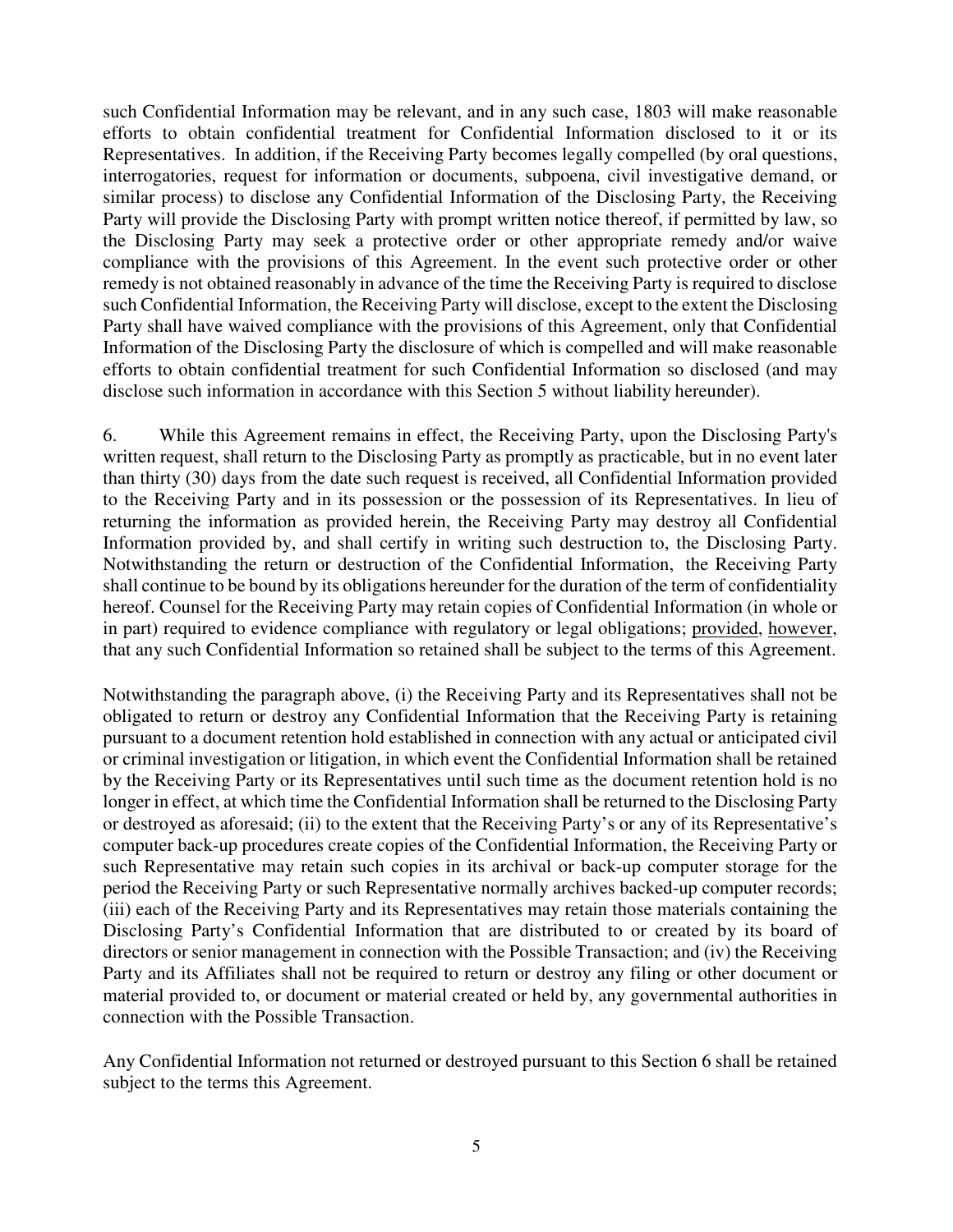7. The Disclosing Party shall be entitled to seek equitable relief, including injunction and specific performance, in the event of a breach or threatened breach of this Agreement upon proof of such breach. Further, the Receiving Party waives any requirement that the Disclosing Party post a bond in connection with obtaining any such equitable relief. In the event of a breach of this Agreement, such remedies shall be in addition to any other remedies available at law or equity. In no event shall any Party be entitled to consequential, exemplary, indirect, special, or punitive damages for breach or threatened breach of this Agreement, except to the extent that the other Party, pursuant to the provisions of Section 15 hereof, is obligated to indemnify such Party against third party claims.

8. Neither Party acquires any property or other interest, including, without limitation, any right under any patent, trademark, or copyright, in Confidential Information merely as a result of its disclosure or exchange under this Agreement. For the avoidance of any doubt, the Parties do not intend to disclose any patent, trademark or copyrighted materials as part of the Confidential Information hereunder.

9. Neither Party nor any of its Representatives has made or makes any representation or warranty, whether express, implied, statutory, or otherwise, as to the accuracy or completeness of Confidential Information or any condition or aspect thereof. Except as otherwise agreed in writing, each Party agrees that neither the Disclosing Party nor any of its Representatives shall have any liability to the Receiving Party or any of its Representatives resulting from the use of the Confidential Information or any errors therein or omissions therefrom.

10. This Agreement does not constitute a joint venture or partnership between the Parties. Nothing herein shall require either Party to disclose Confidential Information or to negotiate or to enter into any agreement as a result of the exchanges and discussions contemplated by this Agreement. Bidder acknowledges and agrees that 1803 has no obligation to negotiate exclusively with Bidder or any other Person regarding the Possible Transaction except as may be otherwise expressly provided in a subsequent written agreement. Each of the Parties acknowledges that it is sophisticated and has been advised, and will continue to be advised, by experienced counsel and, to the extent it deems appropriate, other advisors in connection with the Possible Transaction. No contract or agreement regarding the Possible Transaction or any transaction involving the Parties will be deemed to exist between the Parties unless and until a final definitive agreement setting forth the definitive terms of the Possible Transaction has been fully executed and delivered. Unless and until such a final definitive agreement regarding the Possible Transaction has been executed and delivered, neither Party will be under any legal obligation of any kind whatsoever with respect to the Possible Transaction by virtue of this Agreement, except for the matters specifically agreed to herein or as otherwise expressly provided in a subsequent written agreement with respect to the Possible Transaction. Each Party reserves the right, in its sole discretion, to terminate discussions and negotiations regarding the Possible Transaction at any time, for any or no reason.

11. This Agreement shall be effective on the Effective Date for a period of two (2) years thereafter and shall terminate upon the expiration of such period. Termination shall not affect the obligations of either Party under this Agreement with respect to Confidential Information already disclosed to such Party or any of its Representatives under this Agreement.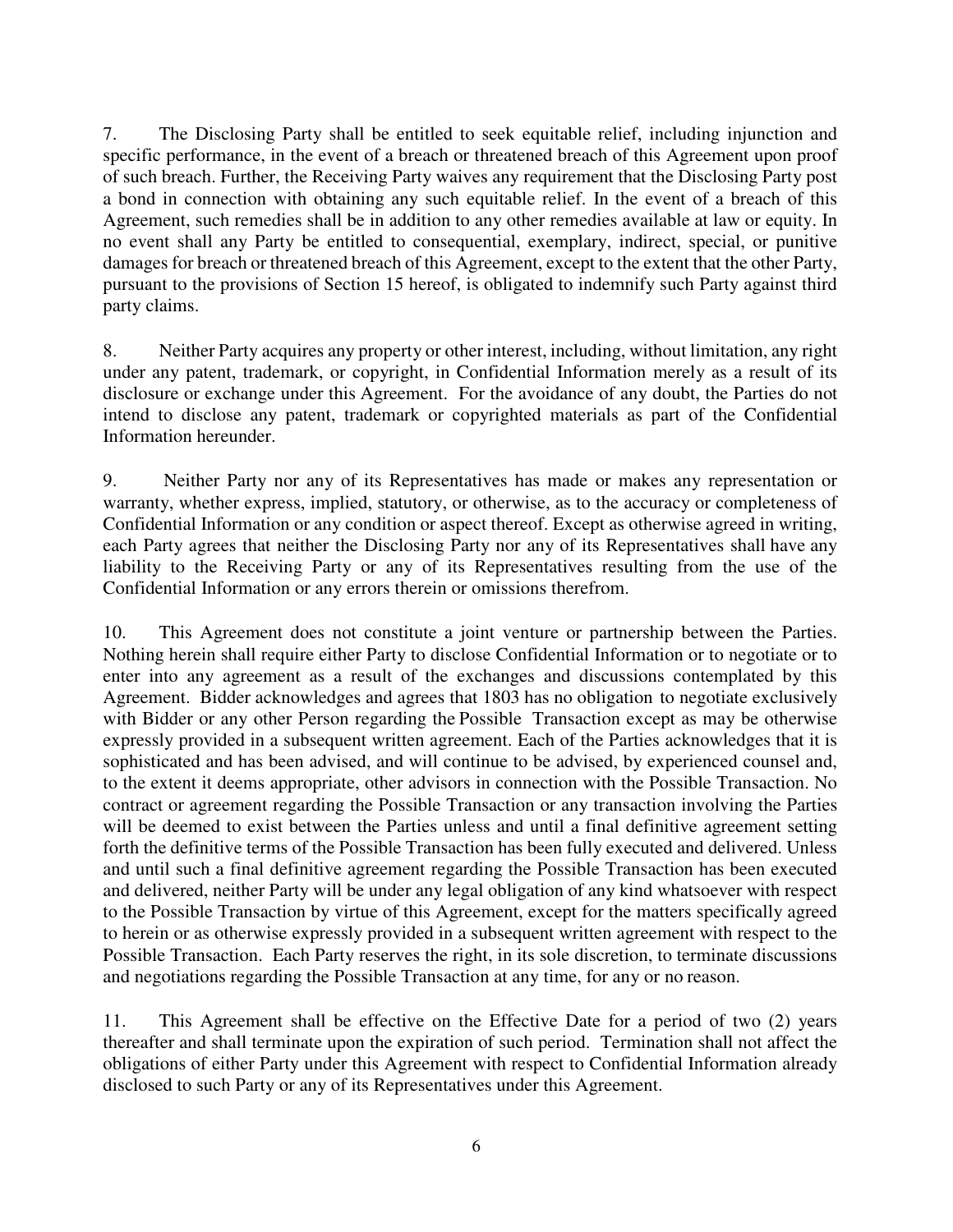12. This Agreement may not be assigned by either Party without the prior written consent of the other Party. Bidder acknowledges and agrees that the Member Cooperatives are express thirdparty beneficiaries of this Agreement.

13. For purposes of this Agreement, the following terms shall have the meanings set forth below:

- (a) "Affiliate" shall mean any Person controlling, controlled by or under common control with another Person, with control meaning the ability to direct the management or policies of a Person, whether through the ownership of voting rights of fifty (50) percent or more, by contract, or otherwise.
- (b) "Person" shall mean any individual, corporation, partnership, limited liability company, joint venture, association, trust, estate, government or agency or subdivision thereof or any other entity.

14. No failure or delay by the Disclosing Party in exercising any right, power, or privilege hereunder shall operate as a waiver thereof, nor shall any single or partial exercise thereof preclude any other or further exercise of any right, power, or privilege. No waiver by any Party of any provision of this Agreement shall be effective unless in writing and designated as a waiver, and such waiver shall not imply a subsequent or prior waiver of that or any other provision.

15. The Disclosing Party represents and warrants to the Receiving Party that it may disclose or make available all Confidential Information disclosed to the Receiving Party hereunder without violating or being in breach of any contractual, fiduciary, or other obligation of non- disclosure existing at the time of such disclosure. The Disclosing Party shall indemnify, defend and hold harmless the Receiving Party and its Representatives from and against, and shall pay to the Receiving Party and its Representatives the amount of, any and all reasonable out-of-pocket expenditures in respect of any and all losses, damages, liabilities, obligations, penalties, fines, charges, costs, expenses and disbursements (including interest payable as a part thereof, reasonable legal and accountants' fees and expenses relating thereto, and other out-of-pocket expenses incurred in investigating, preparing or settling any action, cause of action, arbitration, claim, demand, suit or proceeding of any nature, in law or in equity, by or before any governmental authority or arbitrator) incurred by or assessed against the Receiving Party or its Representatives in respect of, resulting from, arising out of or caused by any third-party claims relating to any violation or breach of the representation and warranty made by the Disclosing Party in the preceding sentence.

16. This Agreement shall be governed by and construed in accordance with the laws of the State of Louisiana, without regard to the conflict of law principles thereof that would otherwise direct the application of the laws of a different jurisdiction.

17. Any and all notices and other communications that are required or permissible pursuant to this Agreement shall be in writing, and shall be deemed given: (i) upon personal delivery to an officer of the recipient as set forth below; (ii) upon the sender's receipt of electronic confirmation of transmission, if sent by facsimile; or (iii) upon receipt, if sent by mail or courier. The Parties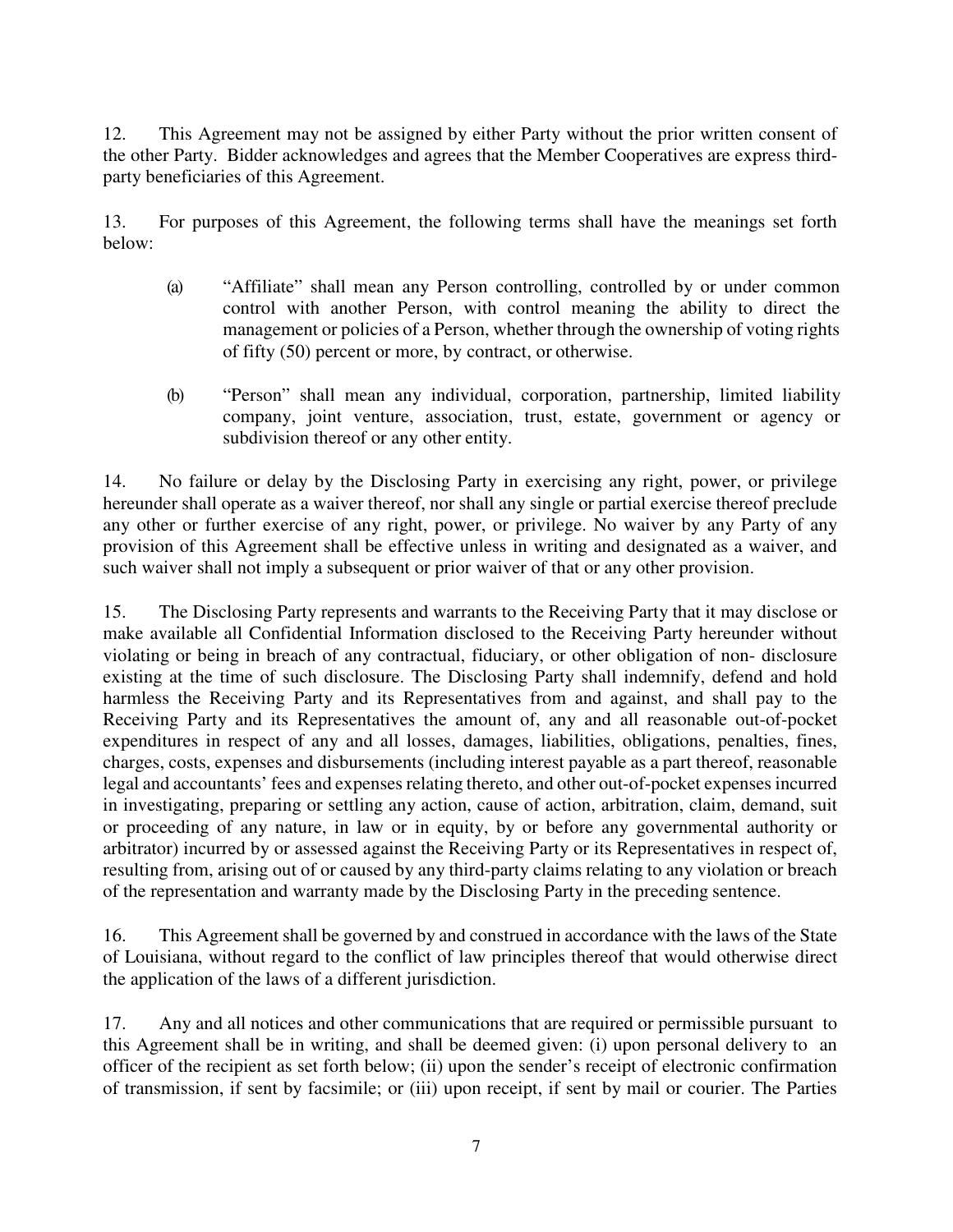designate the following addresses for the provision of such notices:

To 1803: 1803 Electric Cooperative, Inc. c/o Kyle C. Marionneaux Marionneaux Kantrow, LLC 10202 Jefferson Highway Building C Baton Rouge, Louisiana 70809-3183 Telephone: 225-769-7473 Facsimile: 225-757-1709 Email: kyle@mklawla.com

To  $(Bidder)$ : [To be completed]

18. The invalidity or unenforceability of any provision of this Agreement shall not affect the validity or enforceability of any other provision of this Agreement, which shall remain in full force and effect. Any unenforceable provision shall be deemed modified to the limited extent required to permit its enforcement in a manner most closely representing the intention of the Parties as expressed herein.

19. The Parties hereby expressly acknowledge and agree that (i) they are or may be involved in the same or similar businesses, (ii) nothing herein or otherwise will restrict either Party from competing with the other Party or its Affiliates, and (iii) there is no fiduciary relationship or other implied obligation of the Parties with respect to the subject matter hereof or based on any course of dealing, the Parties' respective obligations being solely those expressly set forth herein.

20. This Agreement constitutes the entire Agreement between the Parties on the subject of confidentiality of information disclosed during the RFP. There are no terms, conditions, representations, warranties, or agreements between the Parties concerning the subject matter of this Agreement that have not been specifically stated herein. This Agreement may not be modified except by written agreement designated as a modification executed by authorized officers of the Parties.

21. This Agreement may be executed in any number of counterparts, and by different parties in separate counterparts, each of which shall be deemed an original but all of which together shall constitute one instrument.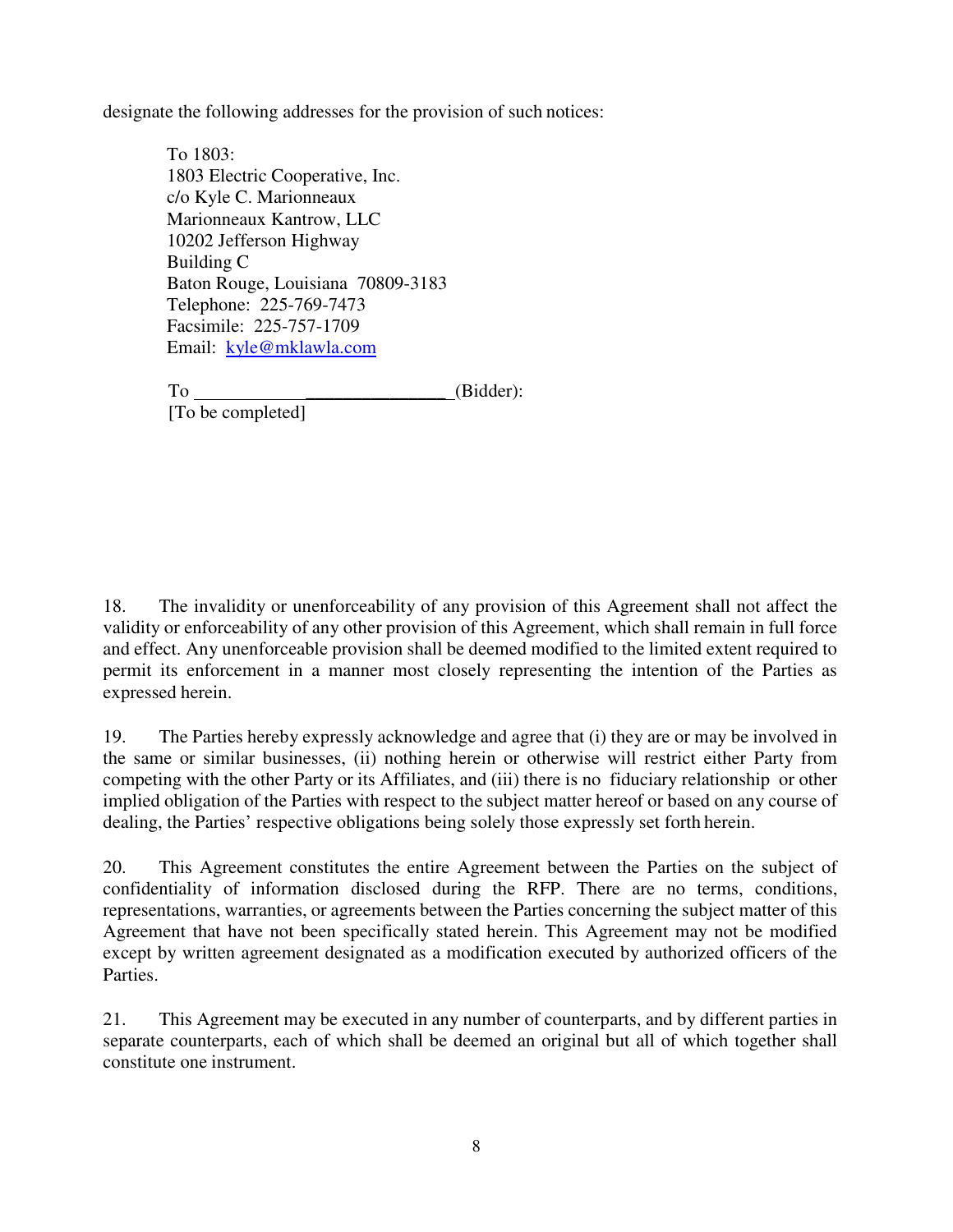IN WITNESS WHEREOF, each of the Parties has caused this Agreement to be executed by its duly authorized representative as of the date first above written.

| <b>Bidder</b>                                            |
|----------------------------------------------------------|
|                                                          |
| Name: $\frac{1}{\sqrt{1-\frac{1}{2}} \cdot \frac{1}{2}}$ |
|                                                          |
|                                                          |
|                                                          |